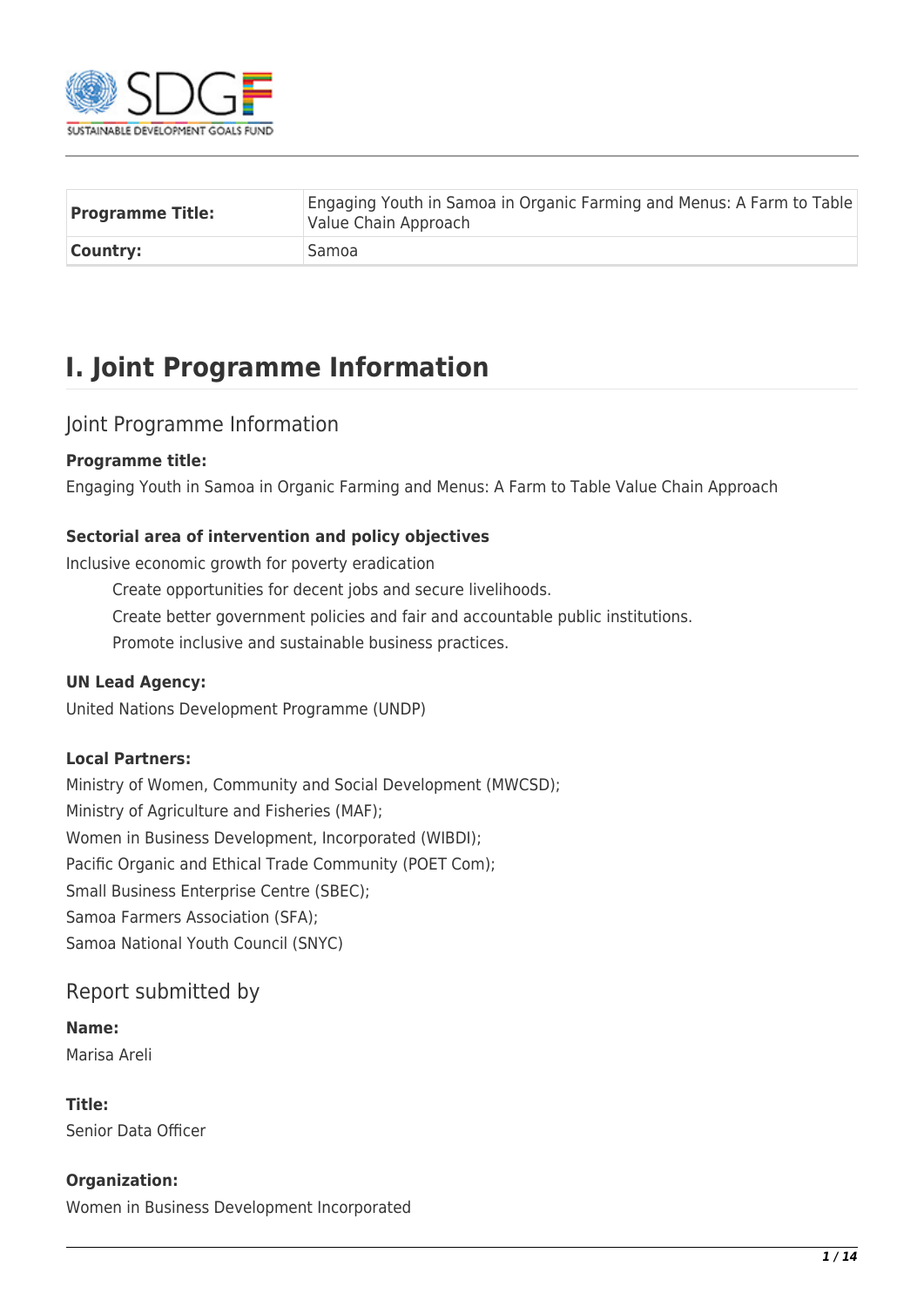**Contact information:**  Email: data@womeninbusiness.ws Phone: +685 - 21959

**Reporting Period Ending:**  Wednesday, November 1, 2017

# **II. Contact Information**

Resident Coordinator

**Name:**  Ms. Lizbeth Cullity

**E-mail:**  lizbeth.cullity@one.un.org

UNCT contact person for implementation

**Name:**  Ms. Sala Georgina Bonin

**Agency:**  UNDP Samoa Multi-Country Office (MCO)

**Title:**  Assistant Res. Representative (Governance and Poverty Reduction Unit)

**E-mail:**  georgina.bonin@undp.org

**Phone:**  +685 23670

**Address:**  UN Building, Four Corners Matautu uta, Apia, SAMOA

Alternative UNCT contact person for implementation

**Name:**  Mr. Jaime Aguinaga

**Agency:**  UNDP Samoa MCO

**Title:**  Deputy Resident Representative a.i

**E-mail:**  jaime.aguinaga@undp.org

**Phone:**  +685 23670

**Address:**  UN Building, Four Corners Matautu uta, Apia, SAMOA.

Technical team contacts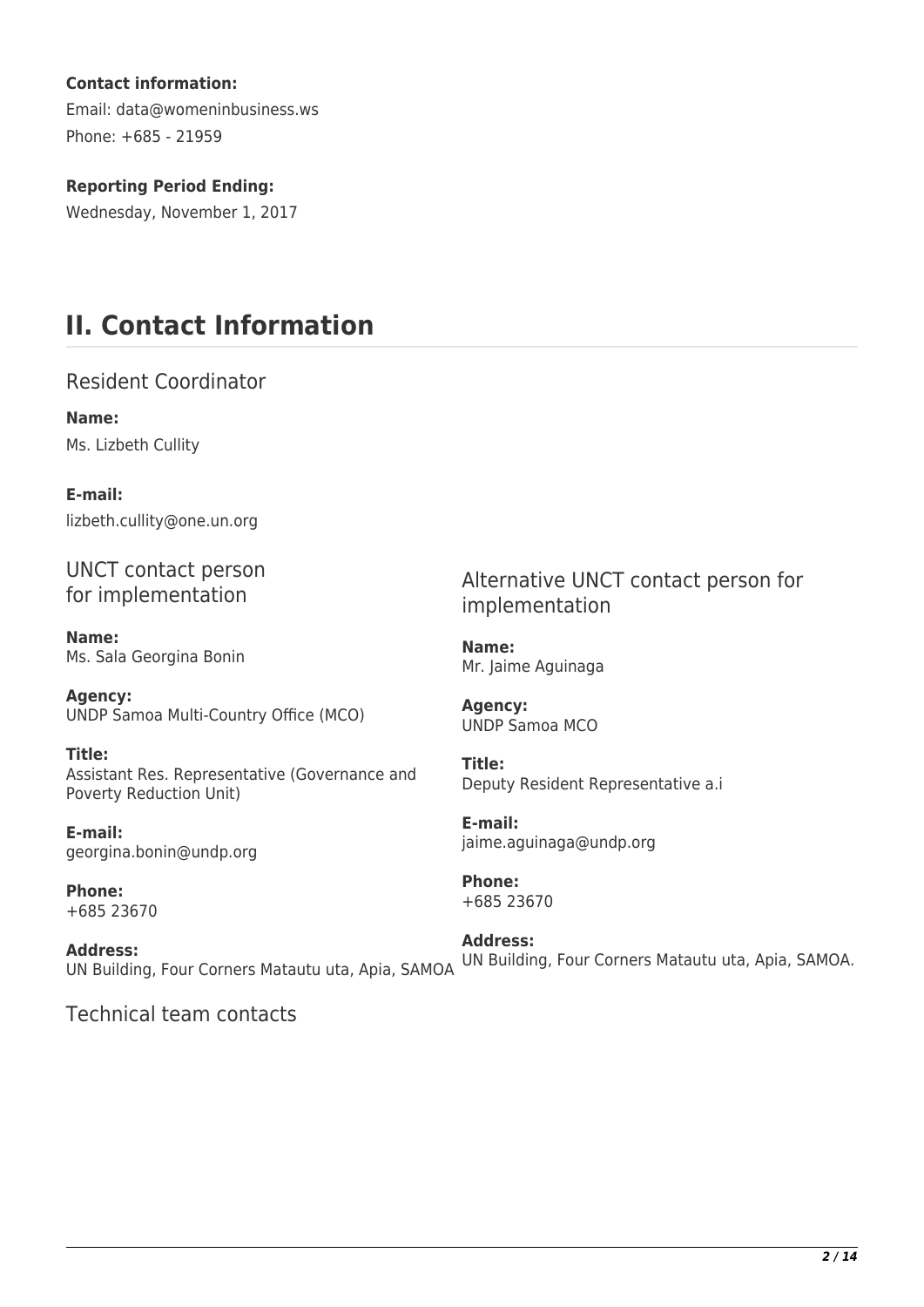#### Joint programme coordinator

**Name:**  Maria Tiatia

**Agency:**  Ministry of Women, Community & Social Development

**Title:**  Youth Employment Programme (YEP) Project Manager

**Email:**  mtiatia@mwcsd.gov.ws

**Phone:**  +685 - 27753

**Address:**  Ministry of Women, Community & Social Development, private Mail Bag, Apia, Samoa

JP communications and advocacy focal point

**Name:**  Alatina Ioelu, MR

**Agency:**  Small Business enterprise Centre (SBEC)

**Title:**  Chief Executive Officer

**Email:**  alatina@sbecsamoa.ws

**Phone:**  +685-2270/ 71/ 72

**Address:**  P.O.Box 870, Apia, Samoa

JP private sector focal point

JP monitoring and evaluation focal point

JP knowledge management focal point

**Name:**  Georgina Bonin, Ms

**Agency:**  UNDP

**Title:**  Assistant Resident Representative - Governance & Poverty Reduction Unit

**Email:**  georgina.bonin@undp.org

**Phone:**  +685 - 23670 Ext: 24

**Address:**  UN Building, Tuanaimato, Apia Samoa

Agency contact points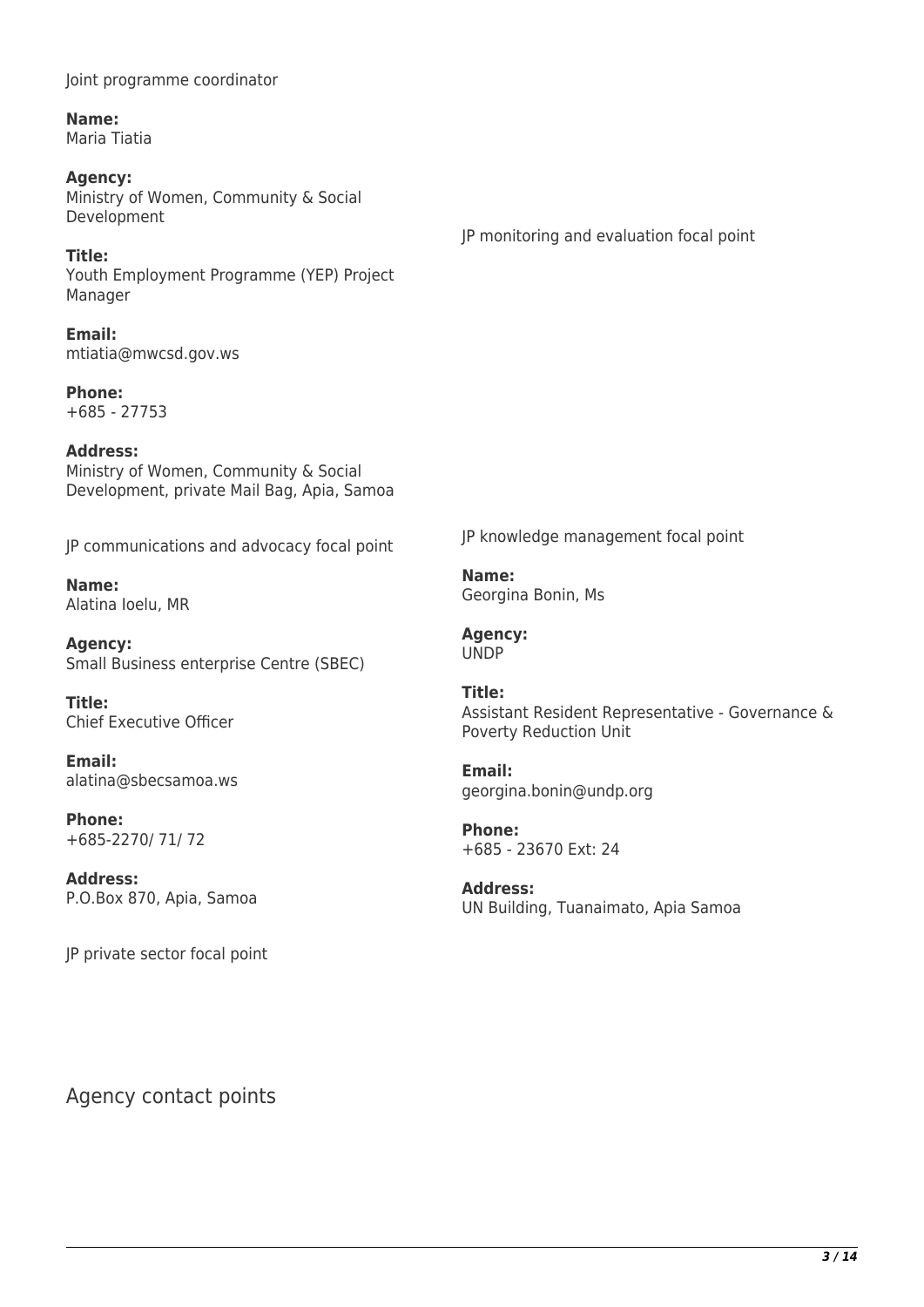Contact 1

**Name:**  Adimaimalaga Tafunai

**Agency:**  Women in Business Development Incorporated

**Title:**  Executive Director

**Email:**  adi@womeninbusiness.ws

**Phone:**  +685 21959

**Address:**  PO Box 6591, Apia, Samoa

Contact 3 Contact 4

Contact 2

Contact 5

# **III. Financial information**

#### **Detailed Financial Report:**

[Detailed financial report-April-September 2017.docx](https://proposals.sdgfund.org/system/files/report-attachments/Detailed%20financial%20report-April-September%202017.docx)

### SDG-F Funds

| <b>UN Agency</b>                                  | <b>Total approved</b><br>funds | <b>Total funds</b><br><b>Transferred to</b><br>date | <b>Total funds</b><br>committed to<br>date | <b>Total funds</b><br>disbursed to date |
|---------------------------------------------------|--------------------------------|-----------------------------------------------------|--------------------------------------------|-----------------------------------------|
| United Nations<br>Development<br>Programme (UNDP) | 500,000.00                     | 500,000.00                                          | 298,412.00                                 | 298,412.00                              |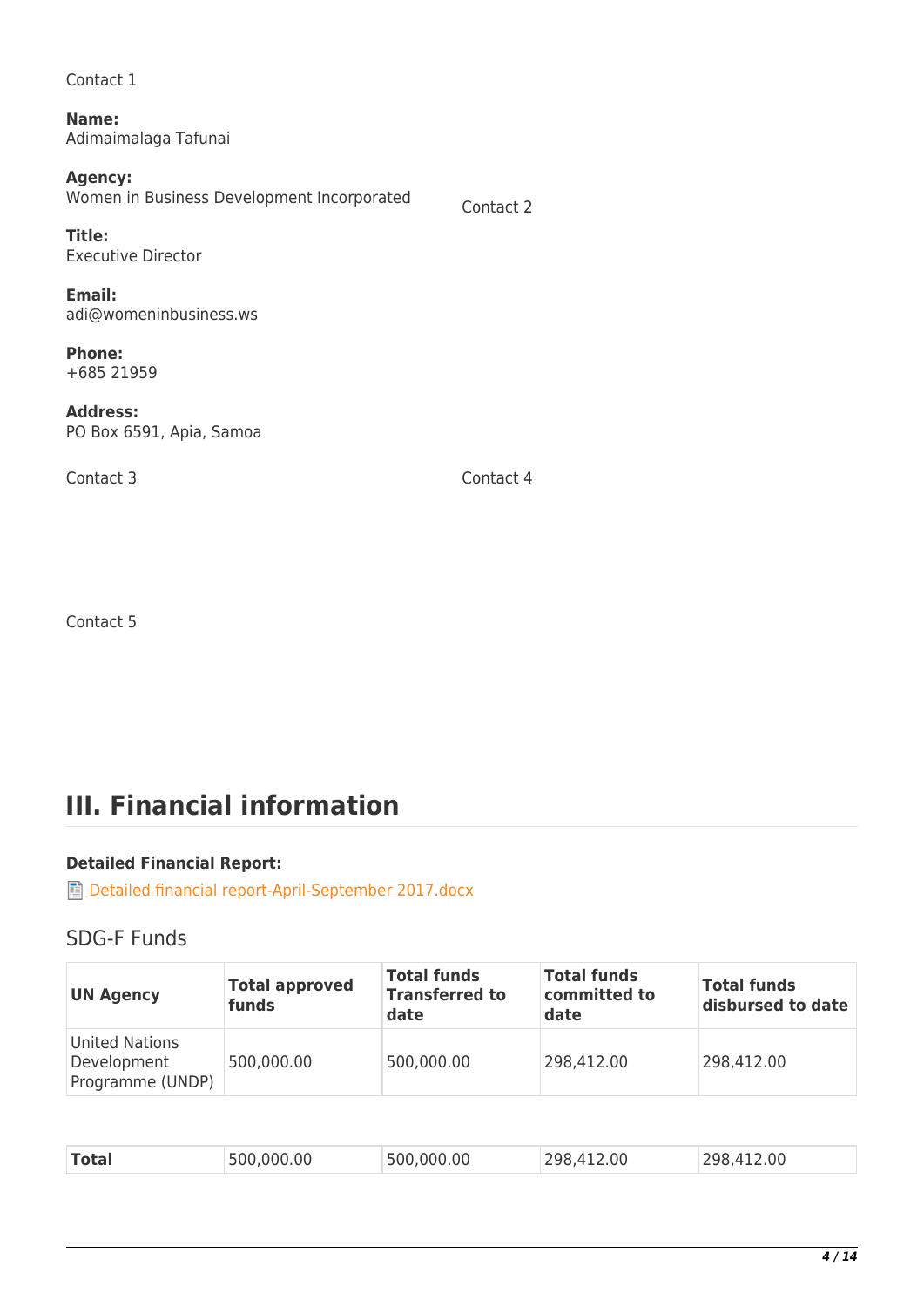## Matching Funds

| <b>Name of source</b>  | <b>Total approved</b><br>funds | <b>Total funds</b><br><b>Transferred to</b><br>date | <b>Total funds</b><br>committed to<br>date | <b>Total funds</b><br>disbursed to date |
|------------------------|--------------------------------|-----------------------------------------------------|--------------------------------------------|-----------------------------------------|
| Government of<br>Samoa | 426,000.00                     | 420,000.00                                          | 426,000.00                                 | 426,000.00                              |
| UNDP TRAC              | 74,000.00                      | 74,000.00                                           | 74,000.00                                  | 74,000.00                               |

| Total | 500.000.00 | 500.000.00 | .000.00<br>500. | 500,000,00 |
|-------|------------|------------|-----------------|------------|
|       |            |            |                 |            |

# **IV. Beneficiaries**

## **Total number of direct beneficiaries to date:**

523

## Direct Beneficiaries – Breakdown

| <b>Beneficiary type - individual</b> |     |     |     | <b>Total Female Male Comments</b>                                                                                                                                                                                                                                                                                                         |
|--------------------------------------|-----|-----|-----|-------------------------------------------------------------------------------------------------------------------------------------------------------------------------------------------------------------------------------------------------------------------------------------------------------------------------------------------|
| Farmers                              | 80  | 50  | 30  | These farmers currently supply the Farm-<br>to-table project. Ten new farmers are<br>graduates of the OWA with seventeen no<br>longer supplying the FTT organic markets<br>with produce for various reasons. E.g.<br>suspension from the organic program,<br>focusing on other crops, or leaving the<br>country.                          |
| Entrepreneurs                        | 1   |     | 1   | One graduate of the OWA has become a<br>successful entrepreneur and is a valuable<br>participant in the fortnightly Organic Night<br>Market making up to ST\$350 on a slow<br>night. His new focus in on a pig farm and he<br>plans to produce ham and bacon. This<br>participant recently represented WIBDI on a<br>study tour to China. |
| Civil servants/government            |     |     |     |                                                                                                                                                                                                                                                                                                                                           |
| Indigenous                           |     |     |     | All participants of the Farm to Table Project<br>are from the indigenous community                                                                                                                                                                                                                                                        |
| Children                             | 94  | 52  | 42  | Children of the farmers who supply the<br>Farm-to-table Project                                                                                                                                                                                                                                                                           |
| Youth                                | 376 | 160 | 156 | These are the youth from the 523 who were<br>direct beneficiaries of the Organic Warriors<br>Training                                                                                                                                                                                                                                     |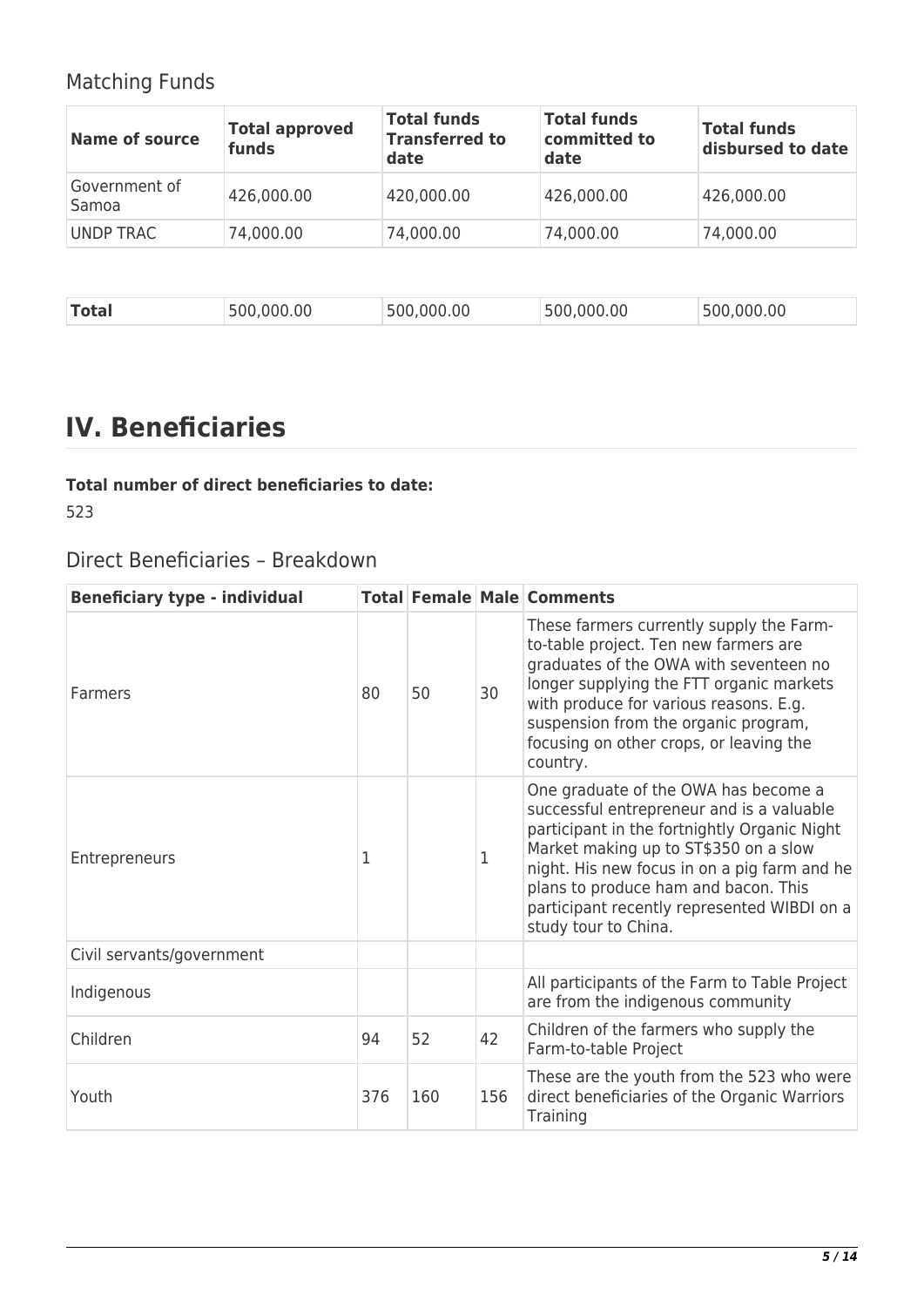| Graduates of OWA hired by WIBDI<br>Total | 21<br>572 | 262 | 229 | Organic production facility more youth will<br>be hired to work in production<br>WIBDI hired 2 co-trainers from each<br>preceding trainings to asssit the head-<br>trainer and OWA Team during the duration<br>of the following training, this assisted them<br>in building their capacity and confidence<br>and also knowledge-sharing |
|------------------------------------------|-----------|-----|-----|-----------------------------------------------------------------------------------------------------------------------------------------------------------------------------------------------------------------------------------------------------------------------------------------------------------------------------------------|
|                                          |           |     |     | WIBDI has hired 9 OWA trainees and three<br>other WIBDI staff members attended the<br>training and received certificated.<br>With the establishment of the WIBDI                                                                                                                                                                        |

| <b>Beneficiary type - institutional</b> |       | <b>Total Comments</b>                                                                                                                                                                                                                                                                                                                                                                                        |
|-----------------------------------------|-------|--------------------------------------------------------------------------------------------------------------------------------------------------------------------------------------------------------------------------------------------------------------------------------------------------------------------------------------------------------------------------------------------------------------|
| <b>SME<sub>S</sub></b>                  |       |                                                                                                                                                                                                                                                                                                                                                                                                              |
| Cooperatives                            |       |                                                                                                                                                                                                                                                                                                                                                                                                              |
| Government/municipal organizations      | 2.00  | OWA training has been attended by Ministry for Agriculture<br>staff from Salelologa on Savaii island.                                                                                                                                                                                                                                                                                                        |
| Private sector                          | 10.00 | These are the direct local markets that uses WIBDI's farm<br>to table supply.                                                                                                                                                                                                                                                                                                                                |
| Community-based organizations           |       |                                                                                                                                                                                                                                                                                                                                                                                                              |
| <b>NGOs</b>                             | 2     | WIBDI, which is the IA for this project, is currently<br>transitioning from NGO to social enterprise status and<br>receiving support from this project for equipment for the<br>production facility.<br>Samoa Victim Support Group is an NGO working with<br>victims of serious sex offences and WIBDI is supporting<br>them with training of young girls and offering them a forum<br>to sell their produce |
|                                         | 1     | POETCom (Pacific Organic and Ethical Trade Community) is<br>IA for IFAD component and is the lead body for organics in<br>the Pacific                                                                                                                                                                                                                                                                        |
| <b>Total</b>                            | 15    |                                                                                                                                                                                                                                                                                                                                                                                                              |
|                                         |       |                                                                                                                                                                                                                                                                                                                                                                                                              |

## Indirect Beneficiaries – Breakdown

| <b>Beneficiary type - individual</b> |  | <b>Total Female Male Comments</b> |
|--------------------------------------|--|-----------------------------------|
| <b>Farmers</b>                       |  |                                   |
| Entrepreneurs                        |  |                                   |
| Civil servants/government            |  |                                   |
| Indigenous                           |  |                                   |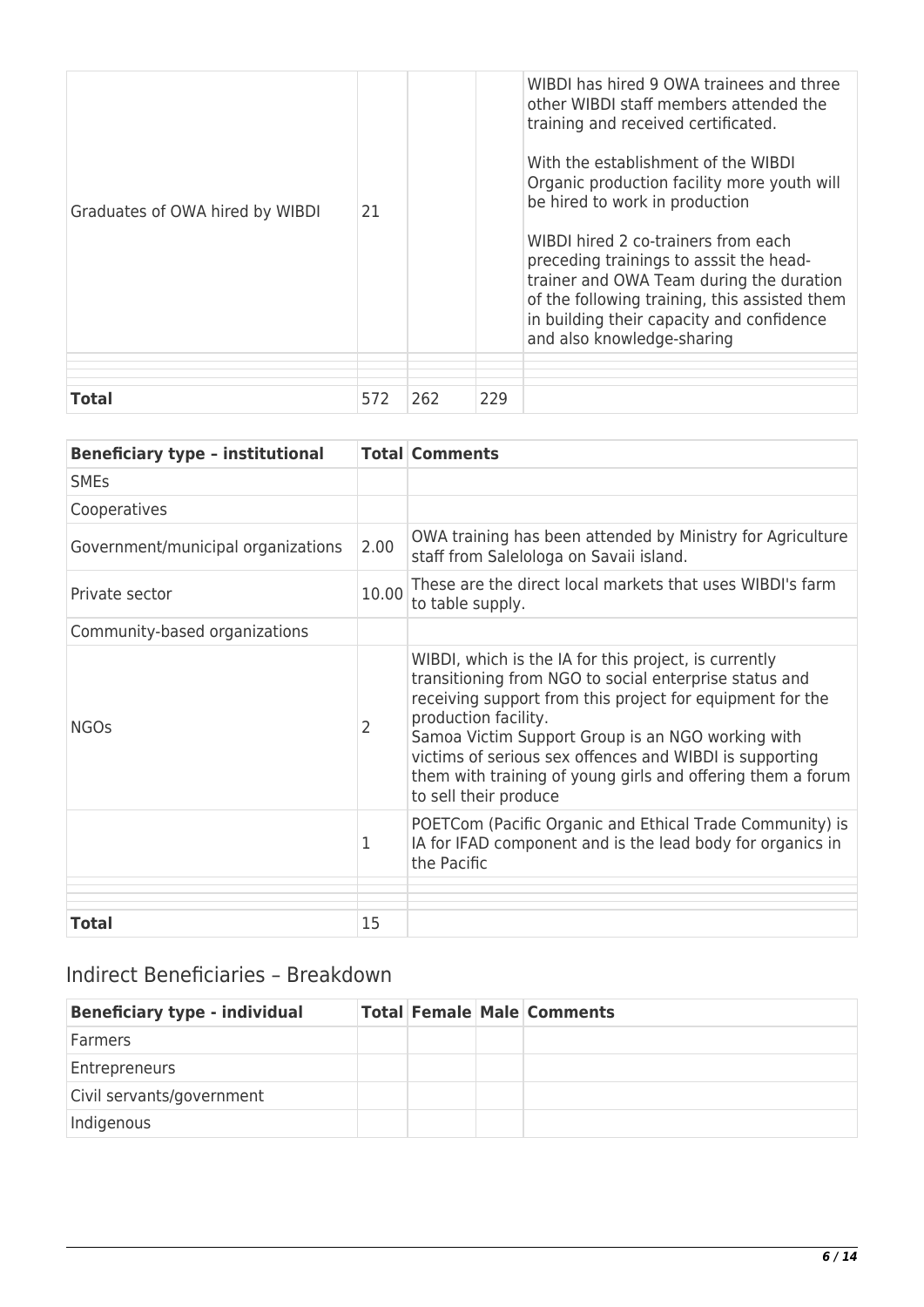| <b>Total</b>                   | 3,670 0.00 |                                                                                                                                                                                                                                                                                                                                                                                                                                                                                                                                                                                                                                                                                                                                                                                 |
|--------------------------------|------------|---------------------------------------------------------------------------------------------------------------------------------------------------------------------------------------------------------------------------------------------------------------------------------------------------------------------------------------------------------------------------------------------------------------------------------------------------------------------------------------------------------------------------------------------------------------------------------------------------------------------------------------------------------------------------------------------------------------------------------------------------------------------------------|
| Older Members of the Community | 1,028      | In all villages, the older men and women<br>sat in on all the training, and actually<br>contributed as if they were participants.<br>They would normally do this with any<br>village event (known as tapuai) but they<br>were very interested in the topics covered<br>by the program. In Asau village people<br>were emotional when they were made<br>aware of how their farming practices were<br>damaging the environment. This was<br>probably due to the drought and bush fires<br>being experienced by the village over the<br>past few years.                                                                                                                                                                                                                            |
| Youth                          | 1,090      | Youth members of families recorded on<br>baseline data completed by OWA training<br>participants. Follow up of graduates has<br>shown that the majority of them actually<br>share their learning with their family<br>members, and work with their siblings and<br>parents on organic farming practices.                                                                                                                                                                                                                                                                                                                                                                                                                                                                        |
| Children                       | 1,552      | In the villages of Manono-tai and Tafua,<br>school children attended the OWA because<br>they were on holidays. In Tafua-tai village,<br>the training was held at the school hall, and<br>the teachers also found it very useful for<br>the children to learn as well. This total up to<br>53<br>Children recorded on baseline data<br>collected from OWA as being members of<br>the participants families. The family<br>members benefit from the training as the<br>graduates work with their parents and<br>other family members to upgrade and<br>perfect their plantations and gardens and<br>more importantly continue to educate their<br>families about the health benefits of<br>organics. Many of the children actually<br>attend the training. This total up to 1,499 |
|                                |            |                                                                                                                                                                                                                                                                                                                                                                                                                                                                                                                                                                                                                                                                                                                                                                                 |

| <b>Beneficiary type - institutional</b> | <b>Total Comments</b> |
|-----------------------------------------|-----------------------|
| <b>SME<sub>S</sub></b>                  |                       |
| <b>Cooperatives</b>                     |                       |
| Government/municipal organizations      |                       |
| Private sector                          |                       |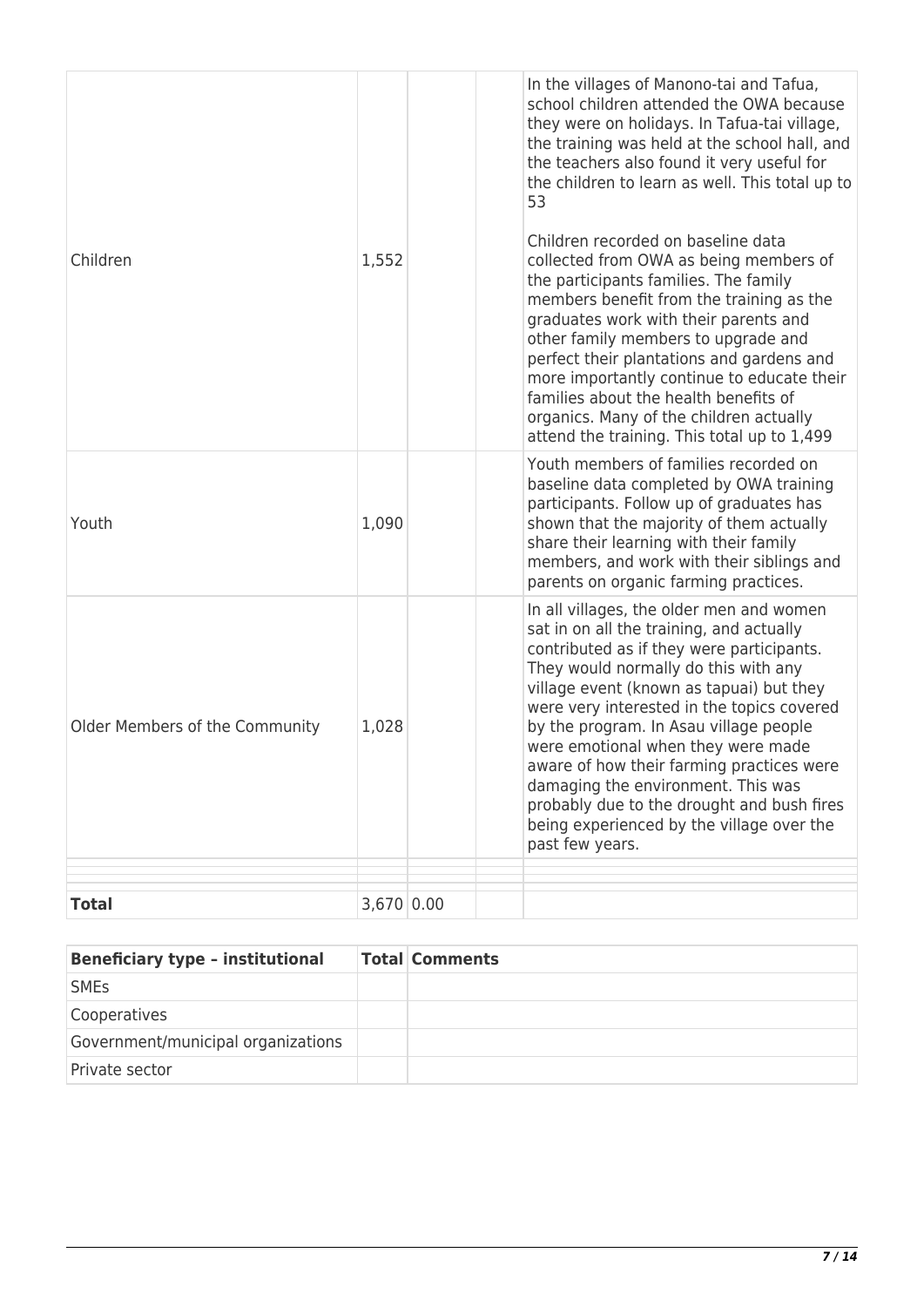| Community-based organizations                                                                                                                                                                                                                                                  | 13    | (1) In 11 villages the Women's Committees were involved<br>with the OWA training, cooking meals and many of them<br>attended the organic training as well as the medical<br>sessions<br>(2) Aufaga village women's weaving group earn an income<br>from weaving fine mats on the WIBDI Fine Mat Project. The<br>majority of the women are organic farming families and<br>attended the June OWA training held at Aufaga village.                                                                                                                                                                          |
|--------------------------------------------------------------------------------------------------------------------------------------------------------------------------------------------------------------------------------------------------------------------------------|-------|-----------------------------------------------------------------------------------------------------------------------------------------------------------------------------------------------------------------------------------------------------------------------------------------------------------------------------------------------------------------------------------------------------------------------------------------------------------------------------------------------------------------------------------------------------------------------------------------------------------|
| <b>NGOs</b>                                                                                                                                                                                                                                                                    |       |                                                                                                                                                                                                                                                                                                                                                                                                                                                                                                                                                                                                           |
| Villagers in 11 villages attending<br>health sessions Details like sex and<br>age of the participants were not<br>collected but an estimated 100 plus<br>people attended the medical sessions<br>which were very popular. The health<br>training sessions were not included in | 1,100 | Because of the contribution of organics to people's health,<br>WIBDI began a partnership with the Samoa National Kidney<br>Foundation (NKF) and the National University School of<br>Medicine to conduct a session for villagers on the benefits<br>of eating local organically grown food. NKF staff and final<br>year students of the NUS School of Medicine, then tested<br>participants blood pressure and sugar levels and those<br>showing high levels were referred to the hospital for further<br>tests.<br>Note: the total number is an estimate but trainers feel that<br>there were many more. |
| <b>Total</b>                                                                                                                                                                                                                                                                   | 1,113 |                                                                                                                                                                                                                                                                                                                                                                                                                                                                                                                                                                                                           |

#### **Any other information regarding JP beneficiaries\*:**

e.g. # training workshops / # people trained (disaggregated by sex)

A total of 13 training were successfully completed within this year. With two being centralized within the WIBDI demonstration block and the other 11 based out in the village communities. These village communities were - Manono, Salelologa, Tafua, Asau & Amaile, Vaisala, Aufaga, Amaile & Samusu, Lalomanu, Satalo, Lepea & Satitoa. A total number of 523 participants with the strong support of village elder and council and especially parents of the participants. 266 Males and 257 Females graduated from the OWA and having completed a revised 20 units of theory and practical on organic farming.

e.g. # people received financial assistance to set up a business (disaggregated by sex).

The OWA training in Tafua, the OWA Team assisted the Trainees in setting up the 'Tafua's Youth Vegetable Garden', this Garden has since been harvested and is supplying the hotels in Savaii through the Farm To Table project. Not only so but with the WIBDI fortnight Organic Night Market, some of the OWA graduates are invited to sell their produce at the market and this is WIBDI assisting them financially, introducing them to market opportunities.

Follow-ups are still in process in the villages where the trainings took place and identifying each youth member who participated and have established their small garden patch and most important following the organic teachings they learnt from the training. Through these follow-ups they are getting supported through capacity building and supply of seedlings so they can sustain supply for the markets.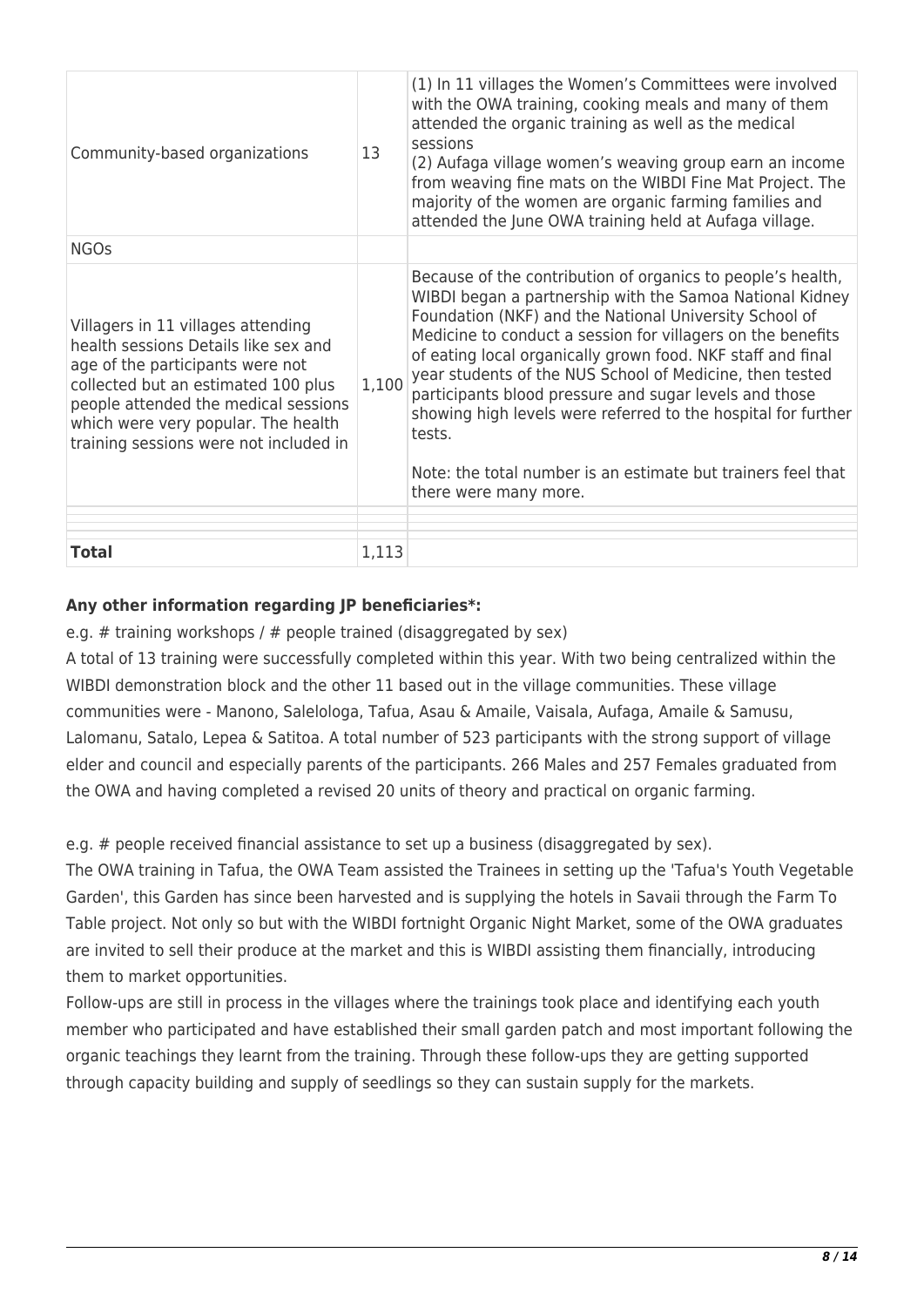# **V. Joint Programme Progress**

| <b>Expected Results</b><br>(Outcomes &<br>outputs)                                                                                                                                                   | <b>Progress</b>                                                                                                                                                                                                                                                                                              | <b>Difficulties</b>                                                                                                                                                                                                                                                                                                                                                                                                                                                                                                                                                                                                                                                                                                                                                                                                                                                         | <b>Expected deliverables</b>                                                                                                                                                                                                                                                                                                                                                         |
|------------------------------------------------------------------------------------------------------------------------------------------------------------------------------------------------------|--------------------------------------------------------------------------------------------------------------------------------------------------------------------------------------------------------------------------------------------------------------------------------------------------------------|-----------------------------------------------------------------------------------------------------------------------------------------------------------------------------------------------------------------------------------------------------------------------------------------------------------------------------------------------------------------------------------------------------------------------------------------------------------------------------------------------------------------------------------------------------------------------------------------------------------------------------------------------------------------------------------------------------------------------------------------------------------------------------------------------------------------------------------------------------------------------------|--------------------------------------------------------------------------------------------------------------------------------------------------------------------------------------------------------------------------------------------------------------------------------------------------------------------------------------------------------------------------------------|
| JP Outcome 1: Youth<br>in Samoa gain new<br>livelihood<br>opportunities from<br>jobs and small<br>businesses in the<br>Farm-to-Table organic<br>agriculture value<br>chain.                          |                                                                                                                                                                                                                                                                                                              | WIBDI experienced<br>difficulty at the<br>beginning of 2017, as<br>OWA training was<br>scheduled to begin but<br>funding had not been<br>received. As reported in<br>earlier reports, the OWA<br>training was moved to<br>villages because young<br>people were not able to<br>commit a whole week of<br>their time away from<br>the village. Much<br>preliminary work had<br>been done by WIBDI to<br>negotiate with village<br>elders and organize the<br>training, so WIBDI<br>continued in rural<br>villages on Savaii and<br>Upolu funded through<br>other WIBDI projects.<br>There were some issues<br>with forms prepared by<br>other partners to collect<br>relevant data, WIBDI<br>produced forms that<br>were more in line with<br><b>WIBDI</b> information<br>required for the<br>database, which<br>collected baseline data<br>on the participants<br>families. | All training programs were<br>completed and graduates<br>transferred to the WIBDI<br>follow-up program.<br>Data/numbers are included in<br>the beneficiaries section on<br>graduates hired, graduates<br>actually farming and one<br>graduate who is the recipient<br>of an Australian Rotary Club<br>scholarship to study<br>agriculture at the University<br>of the South Pacific. |
| JP Output 1.1: Skills<br>training in organic<br>production,<br>certification and<br>processing creates<br>employment for<br>youth within the<br>organic agriculture<br>Farm-to-Table value<br>chain. | The new training module,<br>delivered in the villages<br>has been a huge success,<br>with most of the training<br>posting a 100%<br>graduation rate. The<br>village module also saw a<br>large number of other<br>beneficiaries and<br>numbers are recorded in<br>the beneficiary section of<br>this report. | The only difficulty has<br>been funding the<br>training programs as<br>funding was not<br>available until October<br>2017.                                                                                                                                                                                                                                                                                                                                                                                                                                                                                                                                                                                                                                                                                                                                                  | The success of the village<br>training module is obvious in<br>the numbers of graduates<br>recorded, with 100%<br>graduation rate for the<br>majority of the villages. Total<br>number trained in 2017 is<br>523, as opposed to 82<br>recorded in our earlier report                                                                                                                 |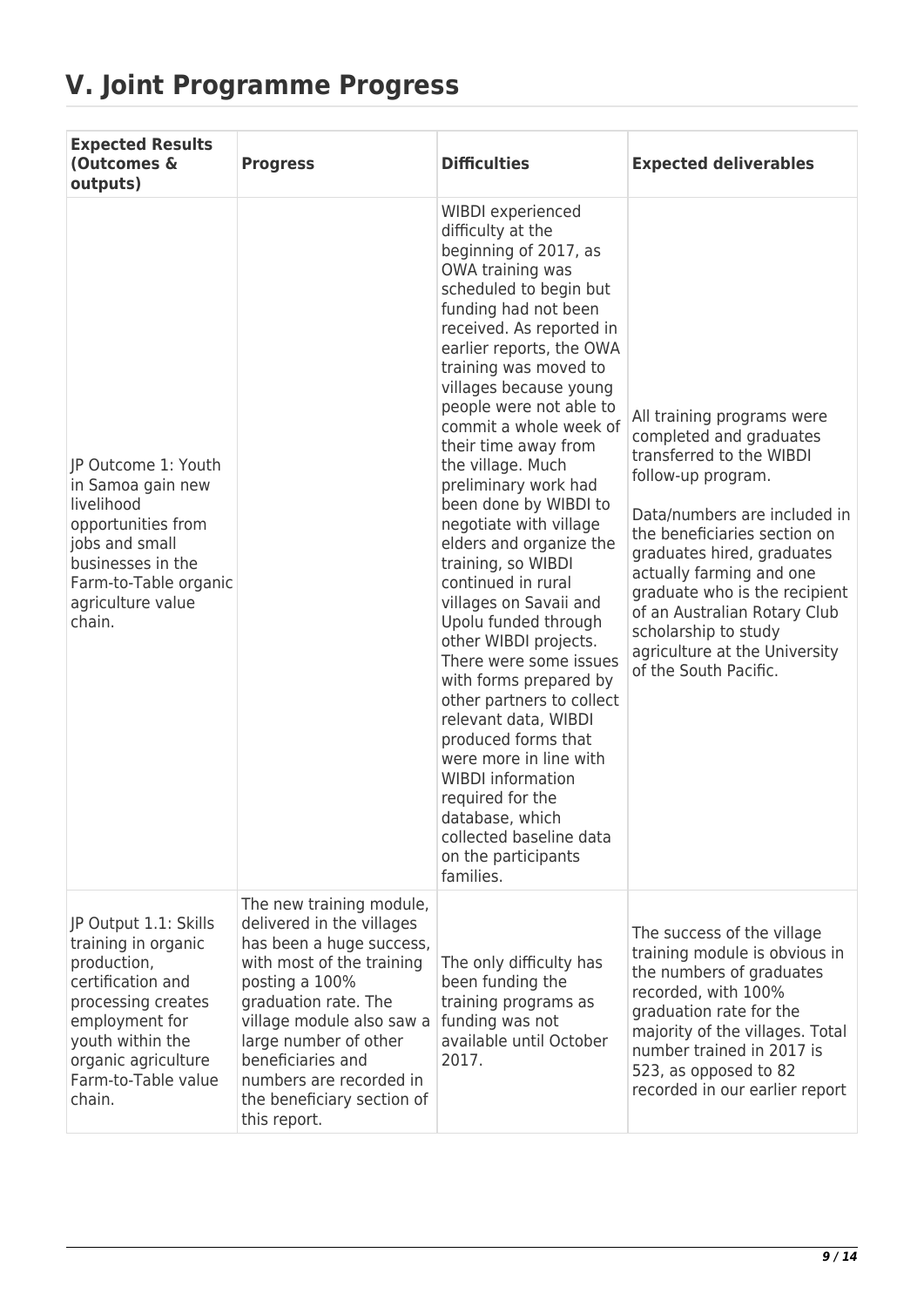| <b>Expected Results</b><br>(Outcomes &<br>outputs)                                                                                                                                   | <b>Progress</b>                                                                                                                                                                                                                                                                                                                                                                                                                                                                                                                                                                                                                                                                                                                                                | <b>Difficulties</b>                                                                                                                                                                                                                                                       | <b>Expected deliverables</b>                                                                                                                                                                                                                                                                                                                                                                                                                                                                                                                                                                                                                                                                                               |
|--------------------------------------------------------------------------------------------------------------------------------------------------------------------------------------|----------------------------------------------------------------------------------------------------------------------------------------------------------------------------------------------------------------------------------------------------------------------------------------------------------------------------------------------------------------------------------------------------------------------------------------------------------------------------------------------------------------------------------------------------------------------------------------------------------------------------------------------------------------------------------------------------------------------------------------------------------------|---------------------------------------------------------------------------------------------------------------------------------------------------------------------------------------------------------------------------------------------------------------------------|----------------------------------------------------------------------------------------------------------------------------------------------------------------------------------------------------------------------------------------------------------------------------------------------------------------------------------------------------------------------------------------------------------------------------------------------------------------------------------------------------------------------------------------------------------------------------------------------------------------------------------------------------------------------------------------------------------------------------|
| JP Outcome 2: Youth<br>in Samoa gain new<br>livelihood<br>opportunities from<br>jobs and small<br>businesses in the<br>Farm-to-Table organic<br>agriculture value<br>chain.          | Figures are listed in the<br>beneficiaries' section. 21<br>graduates have been<br>hired by WIBDI, 10 have<br>become organic farmers<br>and supplying the FTT<br>project, Tafua village<br>youth group have started<br>a vegetable garden with<br>WIBDI support and they<br>now supply vegetables to<br>Savaii hotels and one<br>graduate from Vaisala<br>has secured a scholarship<br>through an Australian<br>Rotary Club to study<br>agriculture at the<br>University of the South<br>Pacific, beginning in July<br>2017.<br>Two top graduates of<br>every OWA training<br>program have been hired<br>by WIBDI as co trainers of<br>the next training. This is<br>given them more<br>exposure and experience<br>and empowered the<br>young people even more. | As above. Also adding<br>the follow up of the<br>OWA graduates to the<br>work done by WIBDI<br>field staff has given<br>them a big work load<br>without any support.<br>This will ease in the new<br>year.                                                                | WIBDI staff continue to<br>follow-up graduates regularly<br>to support their organic<br>gardens and their attempts<br>at small business. Produce<br>and products from their<br>farms and other activities will<br>be marketed through WIBDI<br>when other markets are not<br>available to the. A few have<br>show much promise while<br>others still require a lot of<br>support, especially in growing<br>sufficient produce to supply a<br>market. All they are familiar<br>with is growing for<br>consumption.<br>WIBDI is only now beginning<br>the process to hire OWA<br>graduates in the production<br>facility and interviews of<br>youth recommended by the<br>OWA trainers will be<br>conducted in the new year. |
| JP Output 2.1:<br>Strengthened<br>capacity of local<br>organisation to meet<br>and sustain market<br>demand for organic<br>produce and products<br>on a commercially<br>viable basis | The experience gained<br>from this project has<br>grown WIBDI and put<br>staff in a better place to<br>manage the transition to<br>a Social Enterprise. WIBDI<br>staff have even gained<br>more knowledge and<br>experience through being<br>involved in the training<br>and through having<br>attended training as well.<br>WIBDI has grown as an<br>organization wit                                                                                                                                                                                                                                                                                                                                                                                         | Again funding has been<br>an issue but WIBDI has<br>been grateful to have<br>received funding for<br>equipment in the<br>previous years tranche<br>to purchase equipment<br>to enable work in the<br>new production facility<br>to begin when the<br>facility was opened. | WIBDI with the support of<br>UNDP SDG-F will be installing<br>more equipment and hiring<br>the additional OWA<br>graduates to enable larger<br>quantities of value added<br>products to be exported. At<br>the same time, the OWA<br>graduates will learn the<br>production processes for a<br>number of products and be<br>able to set up their own small<br>businesses to support WIBDI.                                                                                                                                                                                                                                                                                                                                 |

### Cross-cutting issues

How has the JP addressed during the reporting period (please provide concrete actions):

#### 1) The **sustainability** of the JP work. (200 words)

The project endeavoured to include equal numbers of female and male participants in all trainings.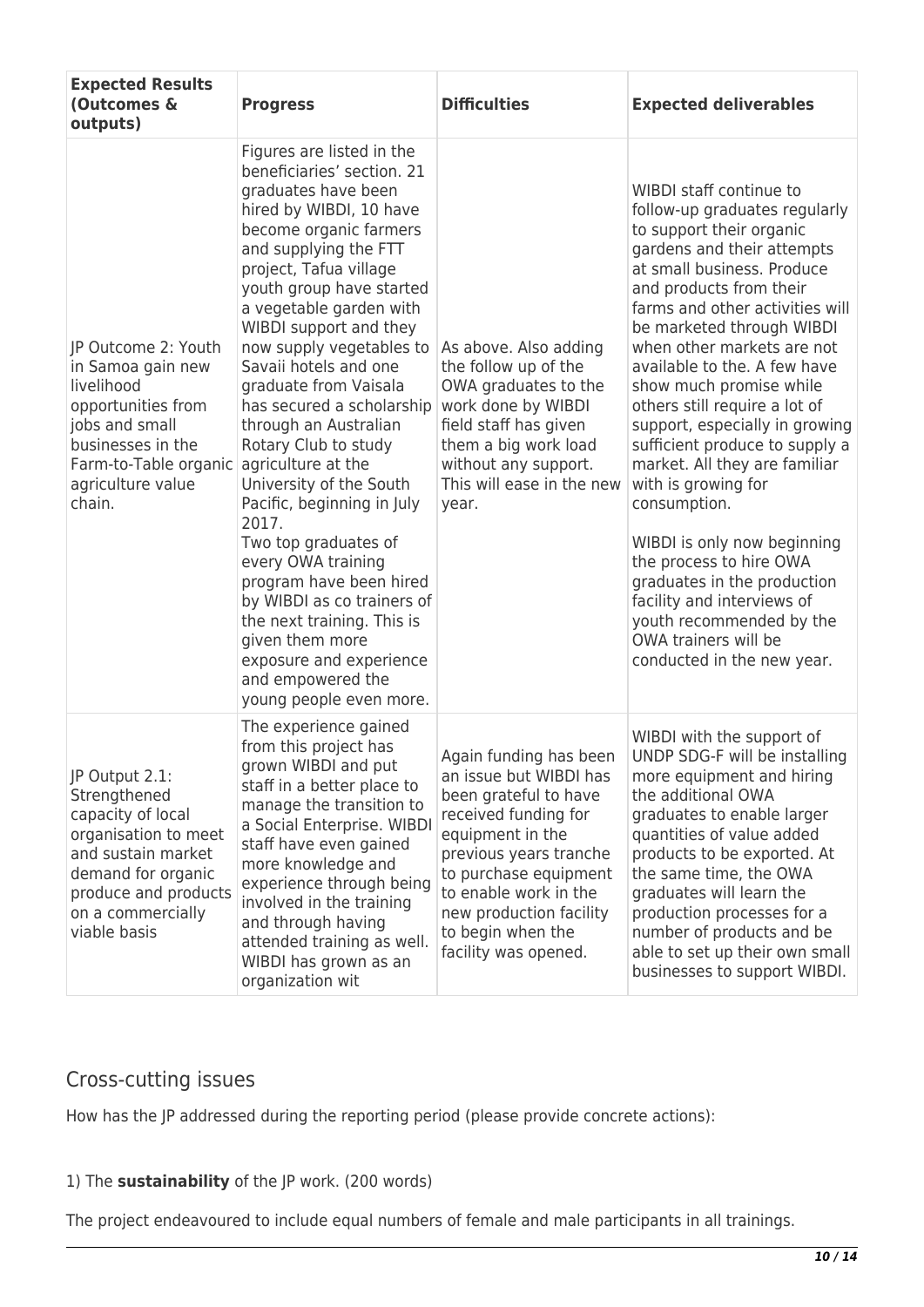#### Result: 523 trainees = 257Female, 266Male

Unemployed youth members particularly women were encouraged to take part in this training to gain knowledge on every aspect of organic farming, climate change adaptation, business training and specifically introducing income generating opportunities that they may be able to be part of in providing income streams to support their families.

Whilst Agriculture was mainly seen as a male dominant role, WIBDI introduced organic farming and showcasing the work of successful women in the Organisation who are farming their lands and earning a sustainable income from their harvest to support their children's' education, and contribute to their village and church developments. The promotion of success stories of women has provided a platform for young women and unemployed youths to take Agriculture seriously to generate incomes for the family.

#### 2) The promotion of **women's empowerment and gender equality.** (200 words)

(a) All graduates of the OWA have been included in the WIBDI field staff lists of farmers and families to be followed-up regularly. The site visits will support their families efforts in sustaining their organic gardens and marketing, accessing finance for value adding products and be a part of an Organisation with a strong network with markets.

(b) WIBDI staff have finally moved into the production facility and with larger quantities of product being the target, the new organic farmers and producers from this project as well as the youth yet to be involved in the actual activities of the production facility with further add to the sustainability. The construction of the warehouse/production facility is a physical sign of the sustainability and durability of the organization (WIBDI) which is a key factor for the success of the project. The fact that the government provided matching funds for the warehouse construction ensures that the project is well situated in government development plans and budget allocations.

#### 3) The engagement in **public-private partnerships**. (200 words)

WIBDI is recognized as a private sector organization thus the PPP relationship in this project is solid. Through the Ministry of Women, Community & Social Development (MWCSD), the outputs and outcomes of the JP are captured in national reporting through the One UN Youth Employment Programme (YEP), however, while they collect data from us, there is very little collaboration with them which is disappointing. WIBDI would like to see more collaboration with partners, especially when taking on new partners because the project is aimed at income generation and small business, and WIBDI has often encountered negativity and competition from people involved in other aspects of the project.

More groups and businesses are supporting the twilight market established with support of the Samoa Tourism Authority and held fortnightly. A number of hotels have requested that the market be held at their facility, with the first one at Taumeasina Hotel being attended by many graduates of OWA and was a resounding success. Samoa Hotel Association, sees the market as a viable event for locals and tourists alike and are now setting up their own market on alternate weeks, giving more farmers and artisans more opportunities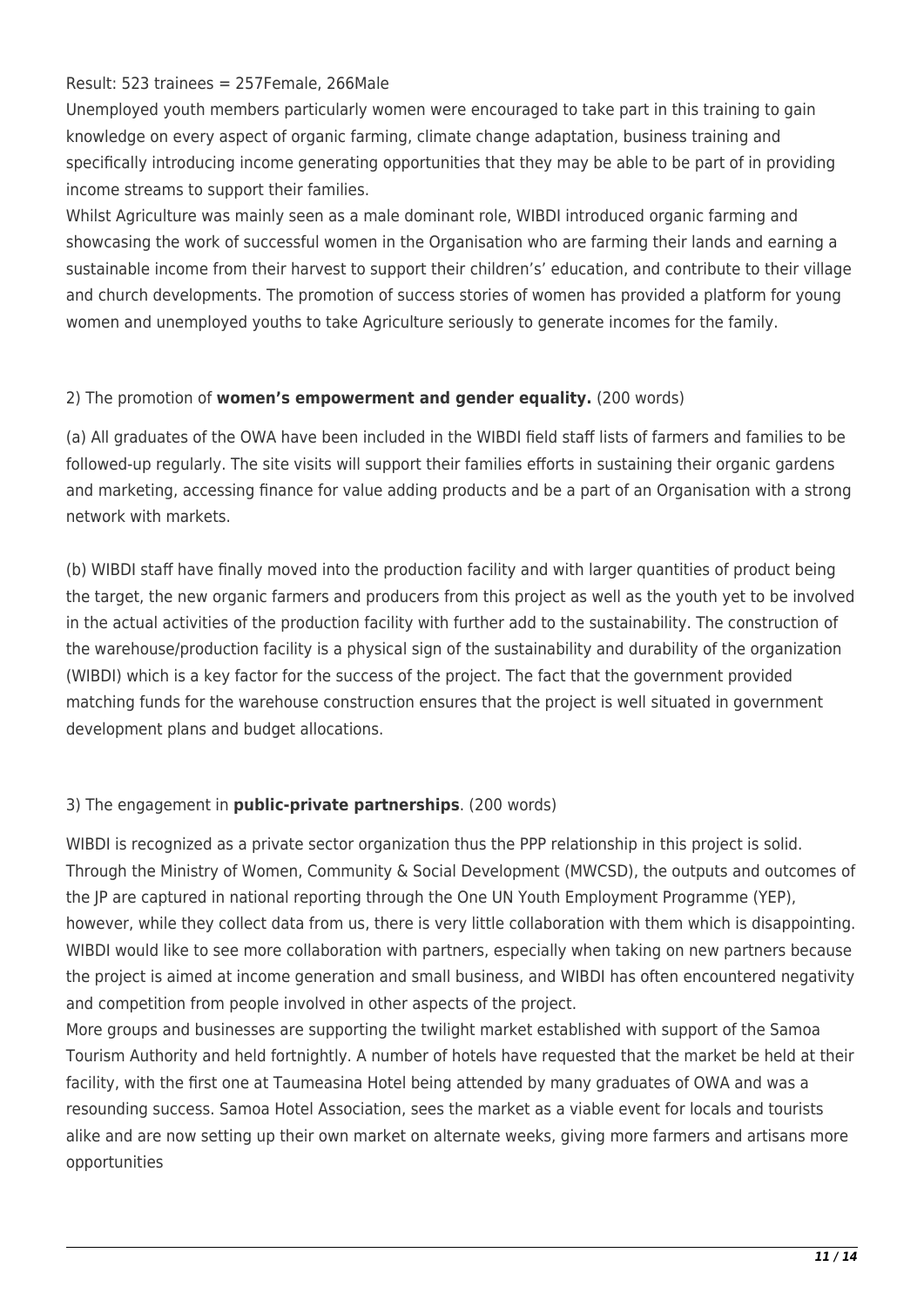#### **Has the JP articulated an advocacy & communication actions that helps advance its policy objectives and development outcomes?:**

No

#### **Please describe communication activities developed as part of the JP. :**

WIBDI continues to produce Short video clips on the OWA training programs and uploaded them to twitter, Facebook, Youtube and tagging UNDP sites.

WIBDI's media officer is a youth member herself and a capable individual in developing videos and short stories for the benefit of the wider public and other village communities. The information on WIBDI's social media is viewed by many individuals who have expressed interests in getting the OWA training introduced to their villages providing the benefits and utilizing available resources that unemployed youth can use to empower themselves to do greater things.

Other forms of communication include media releases by other media outlets that are present during high level delegates visit to WIBDI Processing facility.

#### **Please provide concrete gains on how the the JP communication and advocacy efforts have increased awareness on SDGs.:**

The increase in awareness of SDG issues among the rural people of Samoa has been increased considerably with the training programs being conducted in the villages. Training sessions are attended by many village people, and WIBDI staff are always overwhelmed at the emotional response from people of the village when issues are brought up. It's been surprising that people knew very little about many of the issue included in the SDGs and talking about climate change and how their actions affected the environment and how eating certain foods affected their health was eye opening for them. The outcomes from these

**JP website URL:**  www.womeninbusiness.ws

**JP website URL:**  www.womeninbusiness.ws

**JP twitter handle:**  : @undpasiapacific and @WIBDIsamoa

**JP Facebook page:**  https://www.facebook.com/WIBDI/

**JP Facebook page:**  https://www.facebook.com/WIBDI/

Other social media channels managed by joint programme (Instagram, Google+, You Tube…):

#### **Channel 1:**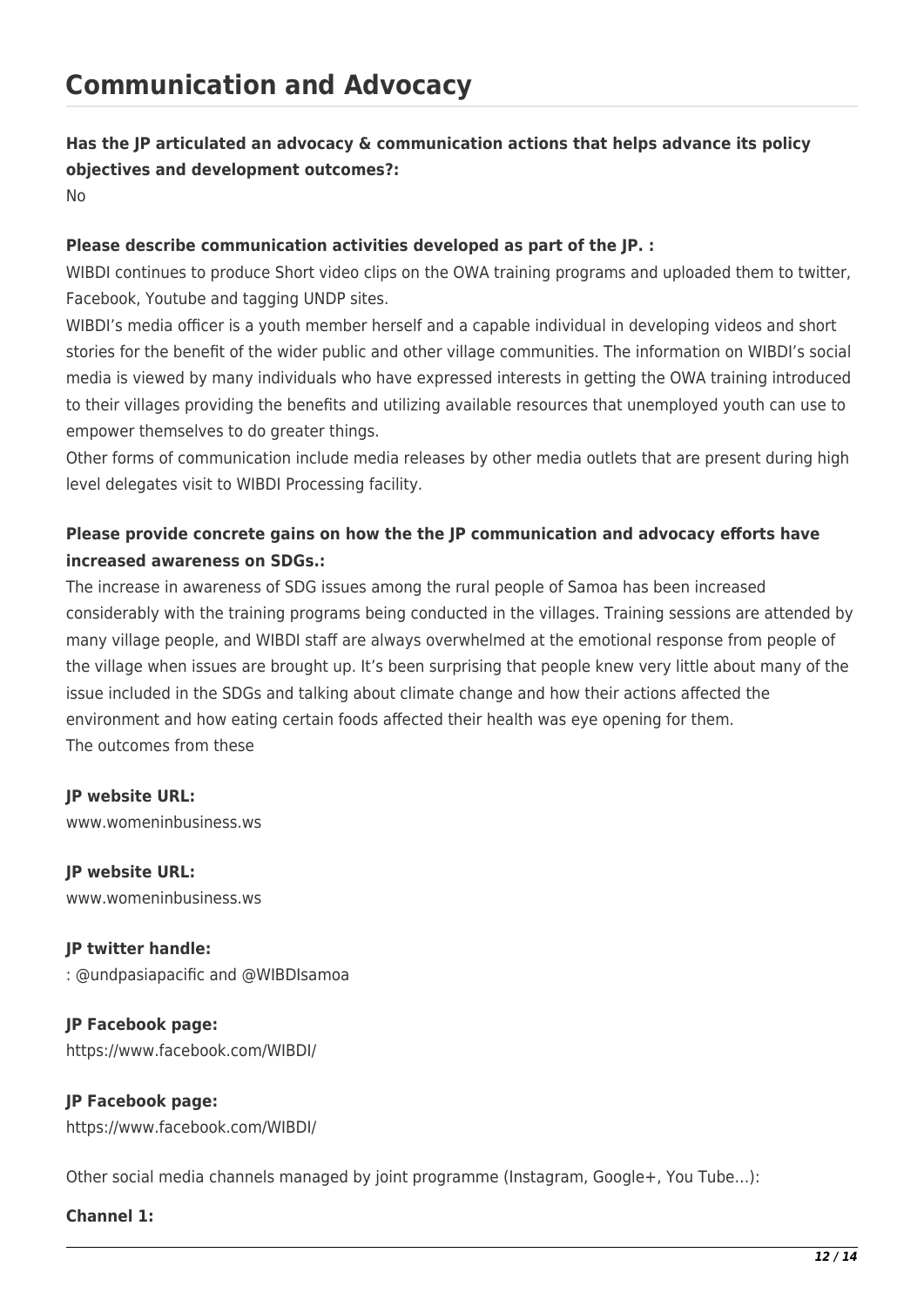#### **Channel 2:**

https://www.instagram.com/wibdisamoa/

### One UN Coordination and Delivering as One

The SDG-F is based on the principles of effective development cooperation, inclusion and participation and One UN coordination.

| <b>Actions</b>                                                                                                              | <b>Description</b>                                                                                                                                                                                                                                                                                                                                                                                                       |
|-----------------------------------------------------------------------------------------------------------------------------|--------------------------------------------------------------------------------------------------------------------------------------------------------------------------------------------------------------------------------------------------------------------------------------------------------------------------------------------------------------------------------------------------------------------------|
| Managerial practices (financial, procurement,<br>etc.) implemented jointly by the UN<br>implementing agencies for SDG-F JPs | Monthly YEP progress meetings are coordinated by the<br>UNRC Office And YEP Project Manager for all participating<br>UN Agencies and stakeholders. These are semi-formal<br>events to foster understanding and joint-ness in decision-<br>making and sharing of expertise and resources e.g. the<br>FAP TCP of US\$200,000 where participating youth have<br>been selected from the YEP database of unemployed<br>youth. |
| Joint analytical work (studies, publications,<br>etc.) undertaken jointly by UN implementing<br>agencies for SDG-F JPs      | None to date                                                                                                                                                                                                                                                                                                                                                                                                             |
| Joint activities undertaken jointly by UN<br>implementing agencies for SDG-F JPs                                            | None to date                                                                                                                                                                                                                                                                                                                                                                                                             |
| Other, please specify:                                                                                                      | N/A                                                                                                                                                                                                                                                                                                                                                                                                                      |

#### National Ownership: Paris, Accra and Busan Commitments

The SDG-F strengthens the UN system's ability to deliver results in an integrated and multi-dimensional manner by supporting the Joint Programme modality and by bringing together United Nations Agencies and national counterparts in a collective effort to ensure ownership and sustainability of results of JPs and advance towards the SDGs.

| <b>Partners</b>                        | Involvement * | <b>Type of involvement</b> | <b>Examples</b> |
|----------------------------------------|---------------|----------------------------|-----------------|
| Government<br>(specify national/local) |               |                            |                 |
| <b>Private Sector</b>                  |               |                            |                 |
| Civil Society                          |               |                            |                 |
| Academia                               |               |                            |                 |

\* Implementation of activities and the delivery of outputs

## **VI. Joint Programme contribution to the SDGs**